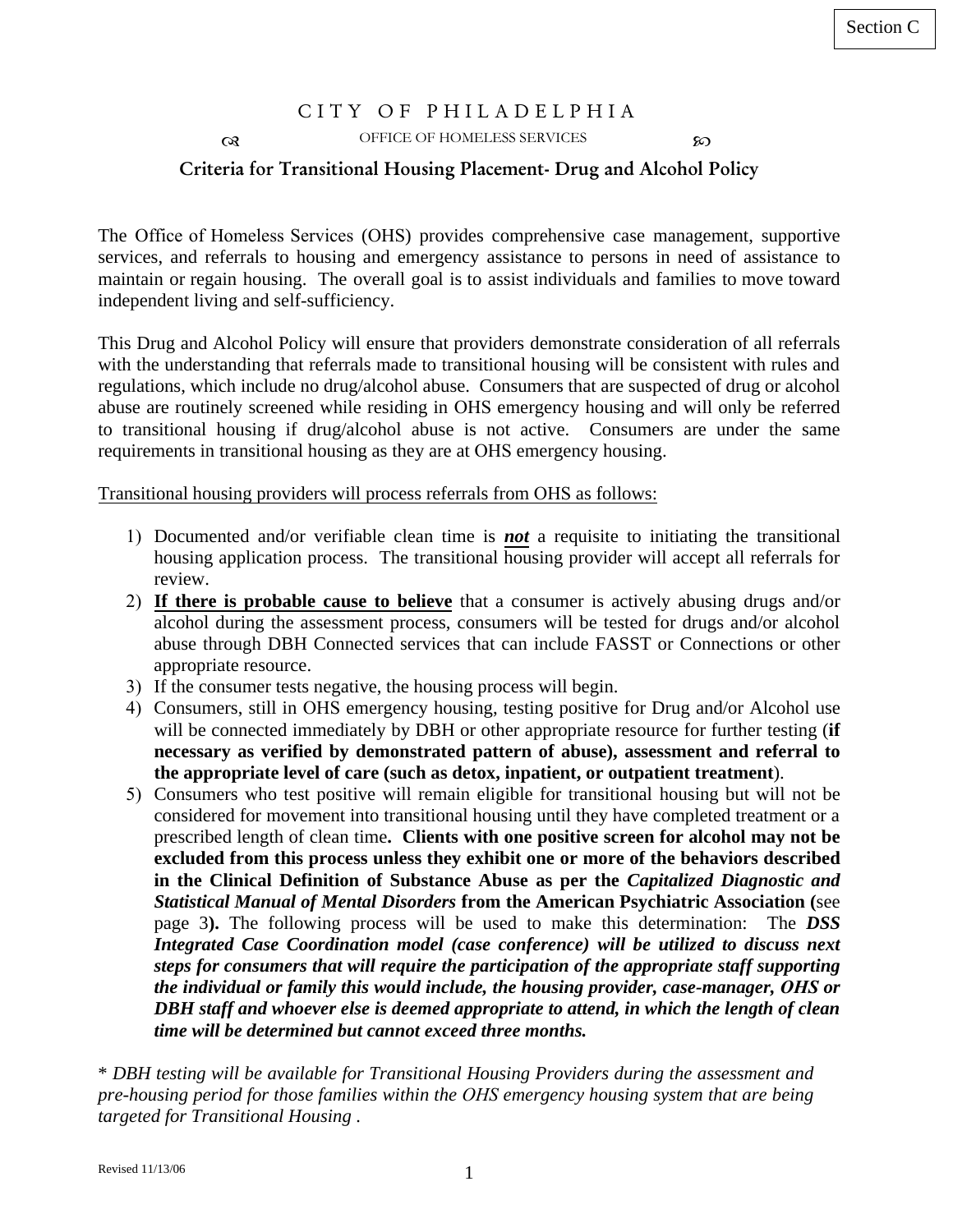## The following process will be followed for consumers who relapse after being housed in transitional units:

- 1) When a consumer tests positive for drugs or admits relapsing to their transitional housing case manager, the consumer is put on a 30-day written contract. One of the requirements of the contract is that the consumer enrolls in outpatient treatment and/or 12-step groups, including getting a home group and a sponsor.
	- a. If the consumer has an open case with DHS, the DHS case manager and SCOH worker will be notified.
	- b. If the consumer is already enrolled in outpatient treatment, the transitional housing case manager will contact the outpatient therapist. If the consumer continues to use while in outpatient treatment, the transitional housing case manager will work with the therapist to try to get the consumer into inpatient treatment (either short-term hospital based or longterm residential treatment).
		- i. If the consumer enters an inpatient program for up to 30 days, transitional housing will continue to work with the consumer and will assist to place the children with other caregivers (usually family members) during this period. The consumer will return to his/her unit upon completion of the treatment.
- 2) At the first confirmed incidence of non-compliance with the 30-day contract as evidenced by the transitional housing or treatment provider, the consumer will receive a letter of non-compliance from the transitional housing provider and a 30-day notice of lease termination from the housing provider.
	- a. The consumer has the right to appeal this decision with the transitional housing provider in accordance with agency policies and procedures **(see revised Program Termination** Policy listed below). This appeal may result in:

Appeal being upheld by the transitional housing provider and the consumer receiving another 30-day written contract. (This has only happened when program policies have not been followed or documentation is not sufficient to verify non-compliance.)

- 1. At the first instance of non-compliance during the 30-day period, the consumer will receive another letter of non-compliance and 30-day notice of lease termination. There will be no more opportunities to appeal within the transitional housing provider organization. The consumer may now appeal with OESS as described in 2) a.ii.1.
- ii. Appeal being denied by the transitional housing provider.
	- 1. The consumer may now appeal the termination decision to OHS. This appeal may result in:
		- *a.* The appeal being upheld by OHS and the consumer receiving another 30-day written contract*. However, the appeal may not be upheld by OHS for consumers who have more than 2 relapses and fail to engage in treatment.*
		- *b.* The appeal being denied by OHS. The transitional housing provider will proceed with the eviction.
- b. The transitional housing provider is to contact DHS and OHS before all of the family's appeals have been exhausted and notify them that the family may be in danger of becoming homeless if the family has indicated that they may not be able to make their own arrangements.

The goal of the OHS and transitional housing is to serve the comprehensive and complex needs of all of the consumers. Adapting our programs to meet consumer needs is a collaborative effort that will enable our consumers to enhance their lives and achieve self-sufficiency.